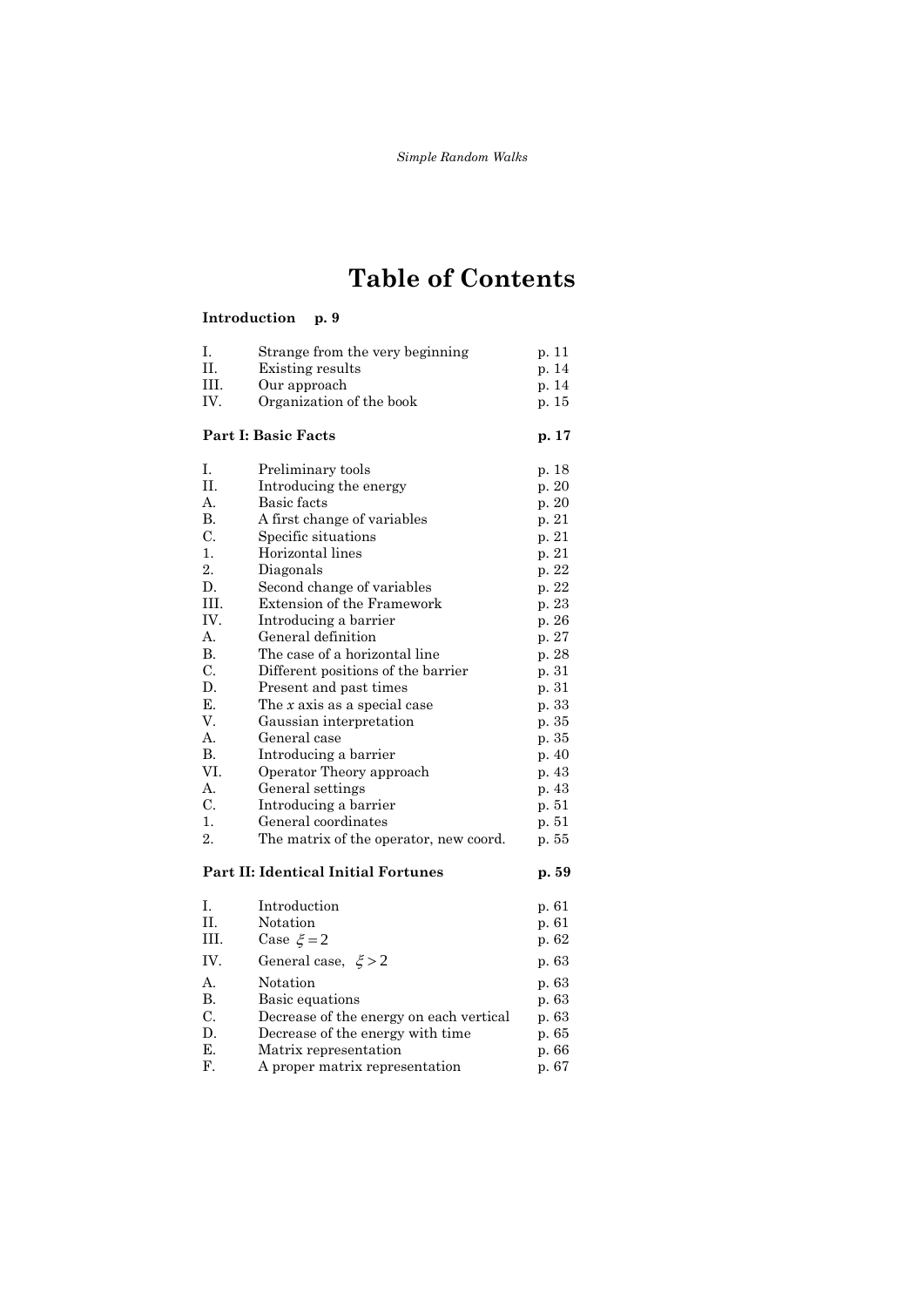| 1. | A second change in coordinates<br>p. 67        |       |
|----|------------------------------------------------|-------|
| 2. | The propagation problem in the new coordinates | p. 67 |
| 3. | Properties of the matrix M                     | p. 71 |
| 4. | Precise results on eigenvalues and eigenv.     | p. 74 |
| 5. | Norms of the eigenvectors                      | p. 78 |
| 6. | Decomposition on the basis of eigenvectors     | p. 81 |
| 7. | Combinatorial expressions                      | p. 85 |
| 8. | Consequences                                   | p. 91 |
| 9. | Domination principle                           | p. 96 |
| V. | Counting the paths                             | p. 97 |

### **Part III: Different Initial Fortunes p. 101**

| I.   | Introduction                   | p. 103 |
|------|--------------------------------|--------|
| П.   | Presentation                   | p. 103 |
| 1.   | Description 1                  | p. 103 |
| 2.   | Description 2                  | p. 104 |
| 3.   | Comparison between both        | p. 104 |
| III. | Notation                       | p. 104 |
| IV.  | Matrix representation          | p. 105 |
| А.   | A real symmetric matrix        | p. 105 |
| В.   | Main properties                | p. 106 |
| C.   | Norms of the eigenvectors      | p. 111 |
| V.   | The energy at each step        | p. 113 |
| А.   | Initial Fortune                | p. 113 |
| В.   | Combinatorial approach         | p. 115 |
| VI.  | Numerical examples             | p. 119 |
| А.   | Various time steps             | p. 119 |
| В.   | Advantage for each player      | p. 123 |
| С.   | Probability the game continues | p. 127 |
| D.   | Numerical profiles             | p. 128 |
| Е.   | Large fortunes                 | p. 131 |
| F.   | Asymptotic profile             | p. 132 |
| VII. | Counting the paths             | p. 133 |
|      |                                |        |

## **Part IV: Variable Fortunes p. 137**

| $\mathbf{L}$ | Introduction                     | p. 139 |
|--------------|----------------------------------|--------|
| H.           | Transition between two periods   | p. 140 |
| A.           | Energy propagation               | p. 140 |
| В.           | Changes in the eigenvalues       | p. 144 |
| III.         | Upper estimates                  | p. 145 |
| A.           | Statement of the results         | p. 145 |
| 1.           | First stage of the transition    | p. 146 |
| 2.           | Further stages of the transition | p. 147 |
| 3.           | Decomposition on a basis         | p. 149 |
| 4.           | Sign of coefficients             | p. 152 |
| 5.           | Decomposition of $U_1$           | p. 153 |
| 6.           | Explicit computations            | p. 154 |